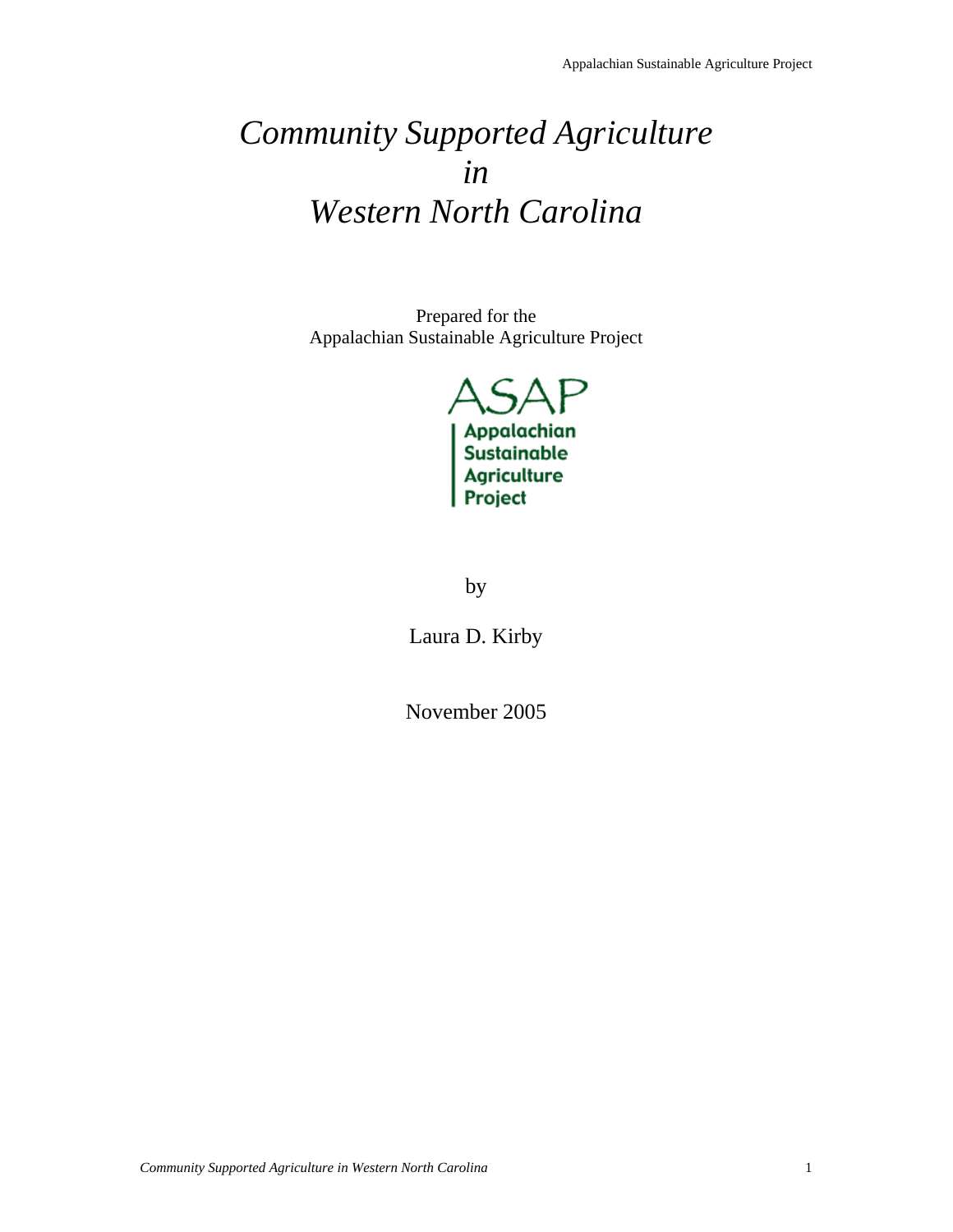Community Supported Agriculture (CSA) is a growing form of direct marketing by farmers in Western North Carolina. CSA is an arrangement whereby consumers pledge to purchase a share of the produce each week from a particular farmer at a price that is established at the start of the growing season. The farmer gains the security of having a guaranteed market for their produce. The consumer receives a variety of fresh, locallygrown produce all season long, as well as the opportunity to know where their food comes from and how it is produced.

A census of CSA programs taken by the USDA Alternative Farming Systems Information Center in 1999 reported no such programs in North Carolina. Today there are 28 North Carolina-based CSA farms registered on the USDA website (www.nal.usda.gov). The Appalachian Sustainable Agriculture Project (ASAP) has also seen an increase in the number of CSA programs in its project area, which includes the 23 counties of Western North Carolina (WNC). There were 21 CSA farms listed in ASAP's *Local Food Guide* in 2005, up from 10 when ASAP's Buy Local Campaign began in 2000.

In the fall of 2004, twelve CSA farms completed a survey in which they were asked about their CSA programs and the role of ASAP in supporting and promoting the programs. The farms completing the survey represent both large and small CSA farms, well-established programs and relative newcomers. The data provide a look at challenges and opportunities faced by CSA programs and evaluate the effectiveness of ASAP in supporting this type of direct marketing.

### **The Programs**

Of the 12 CSA farms responding to the survey, 9 (75%) began their CSA programs between 2001 and 2004. Two programs started in the 1990's, in 1991 and 1999. The smallest number of shares sold by any one CSA in 2004 was 4, and the largest number that year was 52. In terms of acreage, the largest farm had 7 acres in production in 2004, while the smallest had only a 5000 square foot greenhouse. Table 1 highlights characteristics of the CSA farms surveyed here.

| Table 1. General Characteristics of CSA Farms in WNC                                                      |                             |                                                  |
|-----------------------------------------------------------------------------------------------------------|-----------------------------|--------------------------------------------------|
| Characteristic                                                                                            | Average                     | Range                                            |
| Years in operation<br>Number of shares sold<br>Acres in production*<br>CSA income as a % of farm income** | 4.5<br>27.2<br>3.5<br>45.3% | $1 - 14$<br>$4 - 52$<br>$<$ 1 to 7<br>$10 - 90%$ |

\*When answer given was "less than 1", a value of .25 was used for this calculation.

\*\*When a range was given for an answer, the midpoint was used for this calculation.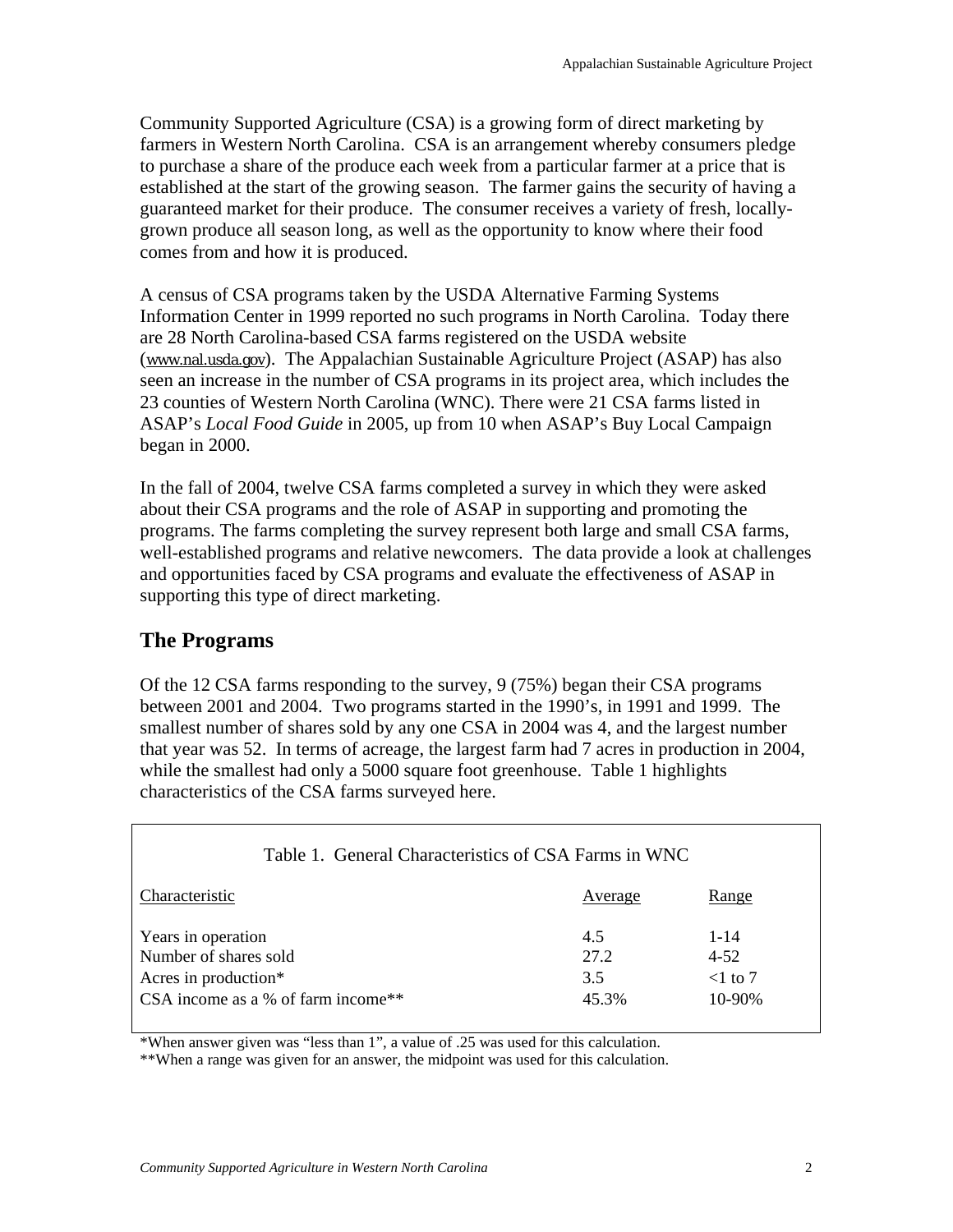For all of these farms, the CSA program represents only a portion of their total farm business, some as little as 10% and others as much as 90%. Farmers tailgate markets are the most common venue for selling farm products outside of the CSA, followed by restaurants and wholesalers (see Figure 1).



In addition to selling farm products, CSA programs provide social and educational opportunities for members. Nine of the CSA farms surveyed (75%) encourage members to come to the farm, either for required work hours or for social gatherings such as farm tours and harvest celebrations.

## **Program Challenges**

CSA farming has a unique set of challenges compared to traditional farming. The most significant of these as perceived by farmers is poor public awareness about CSA programs. When asked what resources or information would be helpful for marketing their CSA programs, half of all suggestions (4 of 8) involved public education, including presentations about Community Supported Agriculture for groups such as churches, civic clubs and college organizations. The next most suggested help was print media, including brochures, business cards and fliers.

CSA operators face many of the same challenges faced by other small business owners. For example, they must find effective ways to communicate with members and manage record-keeping requirements. One-third of CSA farms surveyed keep records by hand while the rest use a variety of different types of software. Two thirds of the farms reported using the internet to communicate with members, either for distributing newsletters or sending messages as needed.

Running a CSA also requires additional time compared to traditional farming for sorting, packing and distributing shares. When asked about their interest in helping to start a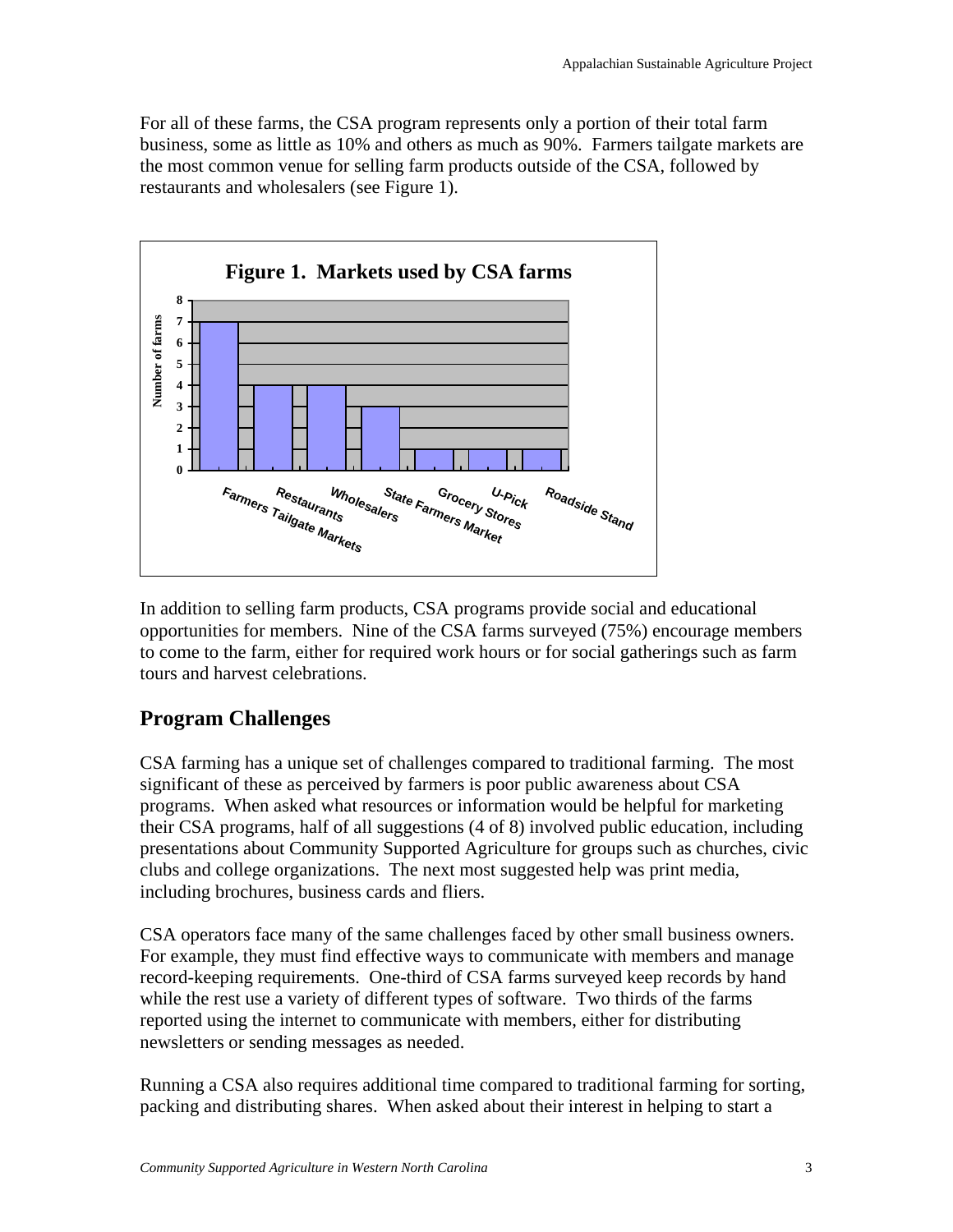CSA association, five said yes and six said no. Time was the single factor cited for not being willing to participate at that level.

#### **Opportunities for Growth**

Nine CSA programs collect feedback in some way from members – some formal and some informal – and most report this to be positive. Members are reportedly satisfied with the farm products as well as the experience of working directly with farmers. Indications are that there is potential for growth in CSA farming based on consumer satisfaction with the model.

Farmers were mixed in their opinions on expanding. Of farmers who answered a question about whether they were interested in expanding in the next growing season, nearly as many said they were as were not (see Figure 2). Further, when asked if they were interested in expanding their CSA to serve groups in the future, only two said yes. Opportunities for growth in this sector may lie in recruiting new CSA farms rather than trying to expand the size and scope of existing programs.



One way that CSA programs may be able to work more effectively is by working together cooperatively. When asked about the role of a collaborative association of CSA farms, 8 of 16 comments (50%) described resource sharing as a way to improve opportunities for CSA farming. This includes things like CSA farms joining together to order supplies in bulk and receive group discounts, or CSA programs combining their offerings to extend or expand what a single farm could offer its members. Three CSA programs reported that they currently work with other farms in this way.

## **Impact of ASAP Support**